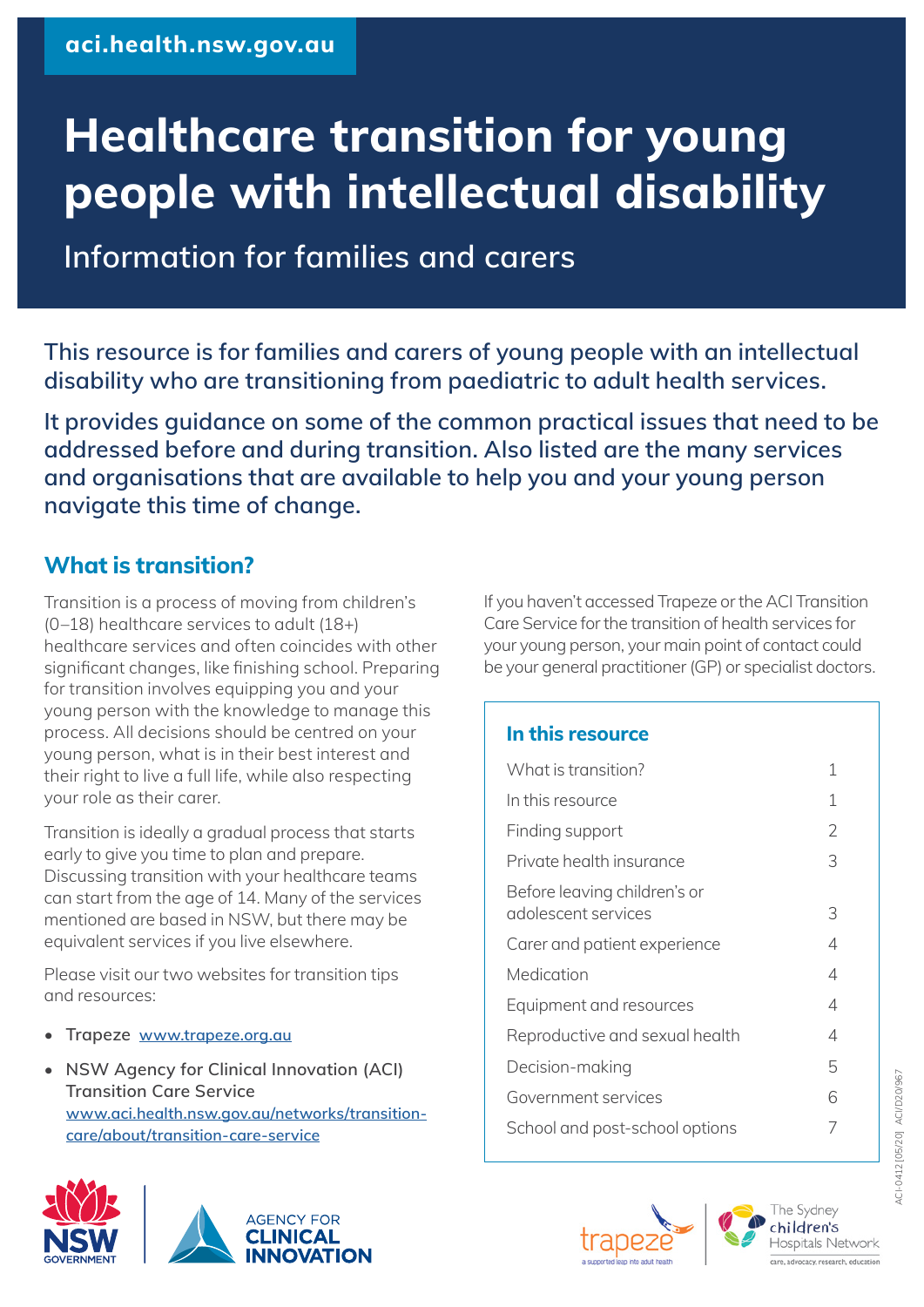# <span id="page-1-0"></span>**Finding support**

As a parent or carer of a young person with intellectual disability, knowing where you can find support is useful. You are not alone, and it is helpful to turn to others for additional support.

## **Useful people or organisations**

- Family and friends
- Your GP and your young person's healthcare team members
- Support workers or social workers
- Psychologists or counsellors
- Cultural and language support through diversity health workers or healthcare interpreters
- Aboriginal ligison officers or Aboriginal health workers within the local health district or Aboriginal health services.

## **Carer support**

- **• Carer Gateway**
	- Produced by the Australian Dept of Social Services, Carers Gateway provides practical information and advice, free counselling services and coaching as well as connection with other carers through a community forum. **Tel: 1800 422 737** | **[www.carergateway.gov.au](www.carergateway.gov.au
)**
- **• Carers NSW** The peak non-government organisation for carers in NSW. It focuses on improving the lives of carers.

**Tel: 1800 242 636** | **<www.carersnsw.org.au>**

## **Disability advocacy**

**• Disability Advocacy agencies NSW [www.dss.gov.au/disability-and-carers/](www.dss.gov.au/disability-and-carers/programmes-services/for-people-with-disability/national-disability-advocacy-program/models-of-disability-advocacy/national-disability-advocacy-agencies-funded-by-the-commonwealth-by-state-or-territory/disability-advocacy-agencies-new) [programmes-services/for-people-with-disability/](www.dss.gov.au/disability-and-carers/programmes-services/for-people-with-disability/national-disability-advocacy-program/models-of-disability-advocacy/national-disability-advocacy-agencies-funded-by-the-commonwealth-by-state-or-territory/disability-advocacy-agencies-new) [national-disability-advocacy-program/models-of](www.dss.gov.au/disability-and-carers/programmes-services/for-people-with-disability/national-disability-advocacy-program/models-of-disability-advocacy/national-disability-advocacy-agencies-funded-by-the-commonwealth-by-state-or-territory/disability-advocacy-agencies-new)[disability-advocacy/national-disability-advocacy](www.dss.gov.au/disability-and-carers/programmes-services/for-people-with-disability/national-disability-advocacy-program/models-of-disability-advocacy/national-disability-advocacy-agencies-funded-by-the-commonwealth-by-state-or-territory/disability-advocacy-agencies-new)[agencies-funded-by-the-commonwealth-by-state](www.dss.gov.au/disability-and-carers/programmes-services/for-people-with-disability/national-disability-advocacy-program/models-of-disability-advocacy/national-disability-advocacy-agencies-funded-by-the-commonwealth-by-state-or-territory/disability-advocacy-agencies-new)[or-territory/disability-advocacy-agencies-new](www.dss.gov.au/disability-and-carers/programmes-services/for-people-with-disability/national-disability-advocacy-program/models-of-disability-advocacy/national-disability-advocacy-agencies-funded-by-the-commonwealth-by-state-or-territory/disability-advocacy-agencies-new)**

• The Department of Social Services has an online **Disability Advocacy Finder** that includes state-and-territory-funded advocacy providers. The finder will also help people with a disability find National Disability Advocacy Program services across Australia. **<disabilityadvocacyfinder.dss.gov.au/disability/ndap/>**

#### **Community support organisations**

- **• Ability Links** is a way of connecting people with disability, their families and carers in the community. Linkers work closely with people with disability, their families and carers to support them to fulfil their goals, hopes and dreams. **<www.abilitylinksnsw.org.au>**
- The **Council for Intellectual Disability** works with and for all people with intellectual disability to advocate for their rights and make life better in all aspects where possible. **<cid.org.au>**
- **• IDEAS (Information on Disability Education and Awareness Services) Tel: 1800 029 904** | **<www.ideas.org.au>**
- **• Intellectual Disability Rights Service** A disability advocacy service and a community legal centre. They work alongside people with disability to promote and protect their rights. **<www.idrs.org.au>**

## **Adolescent transition clinics in children's or adult hospitals**

- **• NSW ACI Transition Care Service**, includes details of area coordinators **[www.aci.health.nsw.gov.au/networks/transition](www.aci.health.nsw.gov.au/networks/transition-care/about/transition-care-service)[care/about/transition-care-service](www.aci.health.nsw.gov.au/networks/transition-care/about/transition-care-service)**
	- − Northern Area **Tel: 02 4925 7866 or 0434 361 202**
	- − Western Area **Tel: 02 8890 7787 or 0436 323 321**
	- − South Eastern Area **Tel: 02 9382 5455 or 0425 232 128**
- Sydney Children's Hospital Network **Trapeze** Service **Tel: 02 9382 5457 <www.trapeze.org.au>**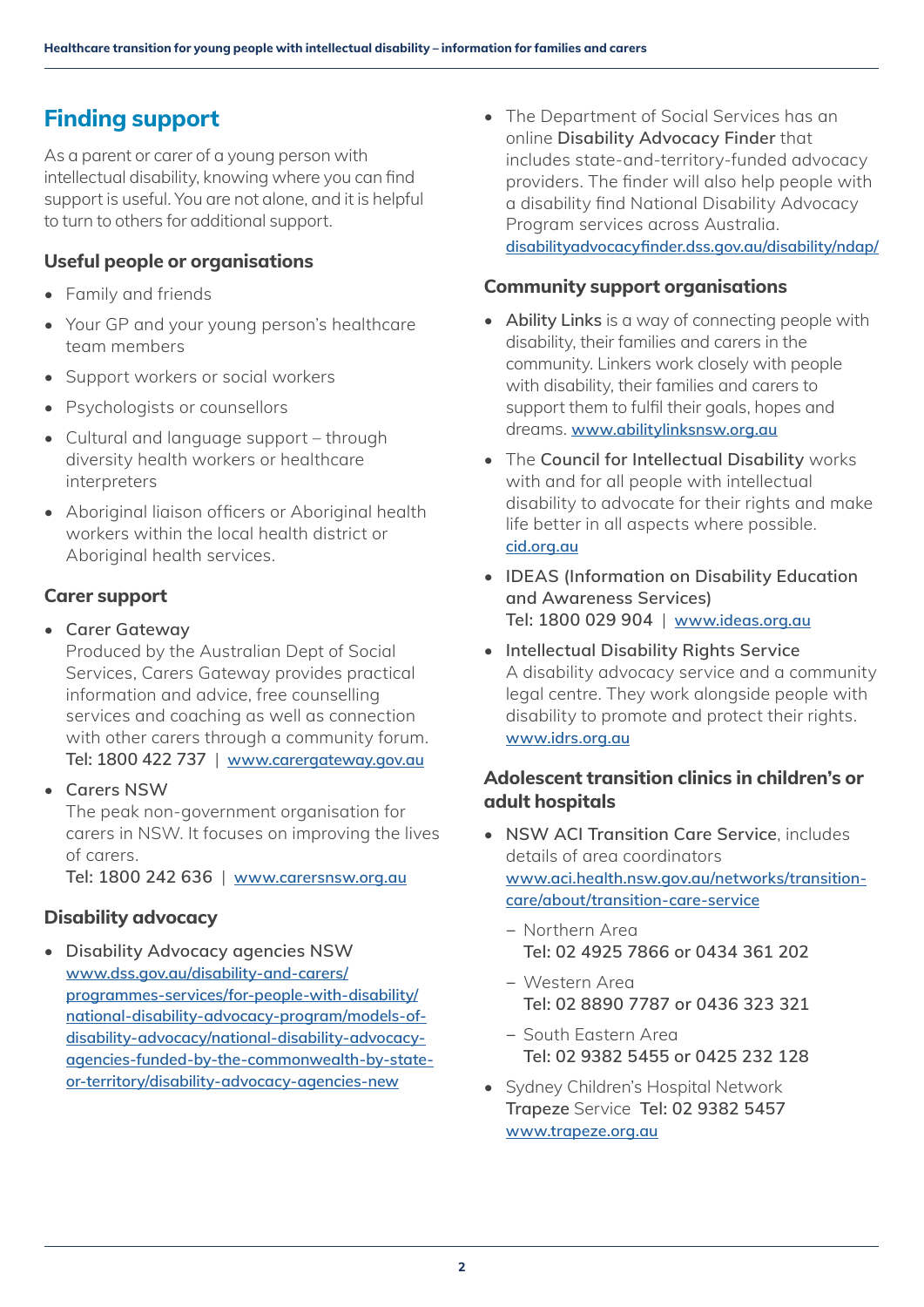## <span id="page-2-0"></span>**A general practitioner for your young person**

- Your GP is the central medical coordinator in your young person's healthcare and can connect you to health providers.
- Your GP should be your first point of call if your young person is unwell (except for emergencies).
- It is important to find a GP practice that meets your needs. Things to consider are accessibility and availability of appointments.
- When requesting a first appointment with the GP consider if quiet space is required and available to improve the waiting room experience.
- Your GP can perform an annual health check to enable comprehensive review and planning of your young person's health needs (Chronic Disease Management Plan). Looking after yourself as a carer is important too, so chat to your GP about having an annual health check for yourself.
- Consider asking for a longer appointment to enable your GP enough time to examine and discuss your young person.
- Ask your GP about referrals to psychology and other allied health services if required. A referral from a GP can unlock Medicare funding for these services.
- If your young person has a My Health Record, encourage your GP to upload your young person's health information to facilitate the sharing of information with other health professionals.
- **• National Home Doctor Service** After hours GP home visits bulk billed **Tel: 13 74 25 (13 SICK)** | **<homedoctor.com.au>**
- **• Health Direct** Government-funded service for 24 hour health advice **Tel: 1800 022 222** | **<www.healthdirect.gov.au>**

# **Private health insurance**

If your family has private health insurance, please check with your insurer for the age to which your young person may be considered a dependent on the insurance policy.

# **Before leaving children's or adolescent services**

- $\sqrt{\ }$  From about the age of 14 talk with your healthcare teams about transition.
- $\checkmark$  From the age of 15, consider if your young person should have a Medicare card.
- $\checkmark$  From about the age of 16 ask your healthcare teams or specialists who they recommend your young person to see in the adult healthcare setting and develop a transition plan.
- $\checkmark$  Discuss with your healthcare team if a period of overlap between children's and adult services might be an option to ease the health transition. The timing of when this happens should be discussed with your healthcare teams. It might be around the age of 17.
- $\sqrt{\phantom{a}}$  Make contact with Aboriginal health services if appropriate.
- $\sqrt{\ }$  Ask for copies of clinical letters, summary of care, relevant reports and imaging.
- $\checkmark$  Speak to your healthcare team about access to medication, equipment or allied health services supplied through the children's hospital, as it may be different at the adult hospital.
- $\sqrt{\phantom{a}}$  Allow for possible long waiting times for first appointments in adult healthcare and talk to your healthcare providers about how to manage emergency situations during the time between the last children's health appointment and the first adult appointment.
- $\checkmark$  Consider discussing with your healthcare team whether a nurse's time should be included in the NDIS plan if your young person has high medical requirements or is unable to manage their health issues on their own.
- $\checkmark$  Consider creating person-centred profile with your healthcare team around how best care could be managed in an adult setting to assist adult teams to learn about your young person and how they respond to a health encounter.

Trapeze and the ACI transition care coordinators are available to assist you through the healthcare. transition process.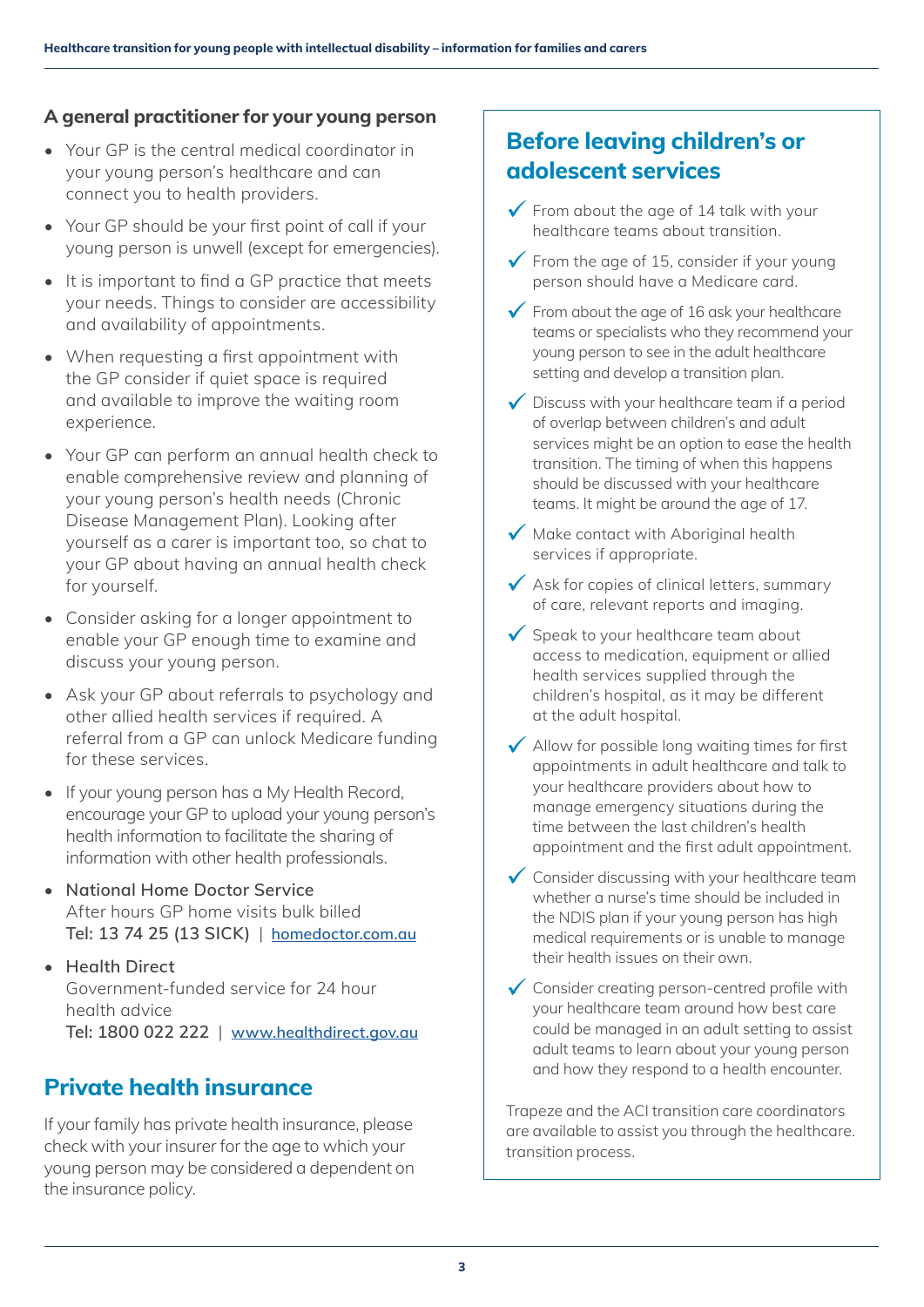## <span id="page-3-0"></span>**Carer and patient experience**

The care provided in an adult hospital or service may be different to what was provided in children's healthcare services.

Adult health services recognise the important role of the family and carers when your young person is admitted to hospital. Speak with staff, like the nursing unit manager, about how to best meet your young person's needs (e.g. a family member staying by the bedside during admission). The carer representative or patient friend can help with this initial advocacy, if you need assistance. Every person has a right to appropriate healthcare. There are resources available to support the communication with health professionals on what is relevant and appropriate for your young person.

- **• Admission2Discharge Together** was developed to improve the hospital experiences of people with a cognitive impairment, their carers, families and disability support staff. Through improved communication and sharing of relevant and current information, hospital staff are better equipped to meet the needs of people with a cognitive impairment. **<a2d.healthcare>**
- **• My Health Matters folder** developed by Council for Intellectual Disability. **<cid.org.au/resource/my-health-matters-folder>**
- ACI's **Say Less, Show More** seeks to provide this support with a series of simple photo stories (visuals) that illustrate what will happen during a physical examination or blood test. **[www.aci.health.nsw.gov.au/resources/intellectual](www.aci.health.nsw.gov.au/resources/intellectual-disability/hospitalisation/say-less-show-more)[disability/hospitalisation/say-less-show-more](www.aci.health.nsw.gov.au/resources/intellectual-disability/hospitalisation/say-less-show-more)**
- Clinical Excellence Commission **Top 5 Initiative – Engaging Carers** simple process that encourages health professionals to engage with carers to gain valuable non-clinical information to help personalise care. **[www.cec.health.nsw.gov.au/quality-improvement/](www.cec.health.nsw.gov.au/quality-improvement/people-and-culture/person-centred-care/top5) [people-and-culture/person-centred-care/top5](www.cec.health.nsw.gov.au/quality-improvement/people-and-culture/person-centred-care/top5)**

# **Medication**

Most medications used in Australia are subsidised through the Pharmaceutical Benefits Scheme (PBS). To access this subsidy, you need to have a Medicare card. A Health Care Card (HCC) can further lower the cost of medication for your young person. Once your medication costs in a calendar year pass a certain threshold, you and your family may be eligible for the PBS Safety Net.

- **• Concession and health care cards www.servicesaustralia.gov.au/individuals/ subjects/concession-and-health-care-cards**
- **• [Information on the PBS Safety Net](www.humanservices.gov.au/individuals/steps/when-you-spend-lot-pbs-medicines/51177) [www.humanservices.gov.au/individuals/steps/](www.humanservices.gov.au/individuals/steps/when-you-spend-lot-pbs-medicines/51177) [when-you-spend-lot-pbs-medicines/51177](www.humanservices.gov.au/individuals/steps/when-you-spend-lot-pbs-medicines/51177)**
- If you obtain your medications through a children's hospital pharmacy, check whether this can continue at the adult hospital. Talk to your children's or adult healthcare team, transition coordinator or hospital pharmacist.

## **Equipment and resources**

Equipment that has been loaned from the children's hospital, such as pumps, humidifiers and oxygen tanks will have to be returned when your young person transitions. If your young person has resources such as feeding tubes, connections, special feeds or formula, you will need to find out whether your supplier will continue to provide these after transition, or if a new referral and prescription will be required.

Your GP, specialist or your healthcare team will help you apply for these resources or direct you to the appropriate people to help you. Look at the NDIS pathways that could facilitate this.

# **Reproductive and sexual health**

Young people with intellectual disability may want to explore their sexuality and looking after your young person's reproductive and sexual health is a part of caring for their general health and wellbeing. Please talk with your GP if you have any questions and review these resources:

**• Family Planning NSW: disability resources www.fpnsw.org.au/who-we-help/disability/ disability-resources**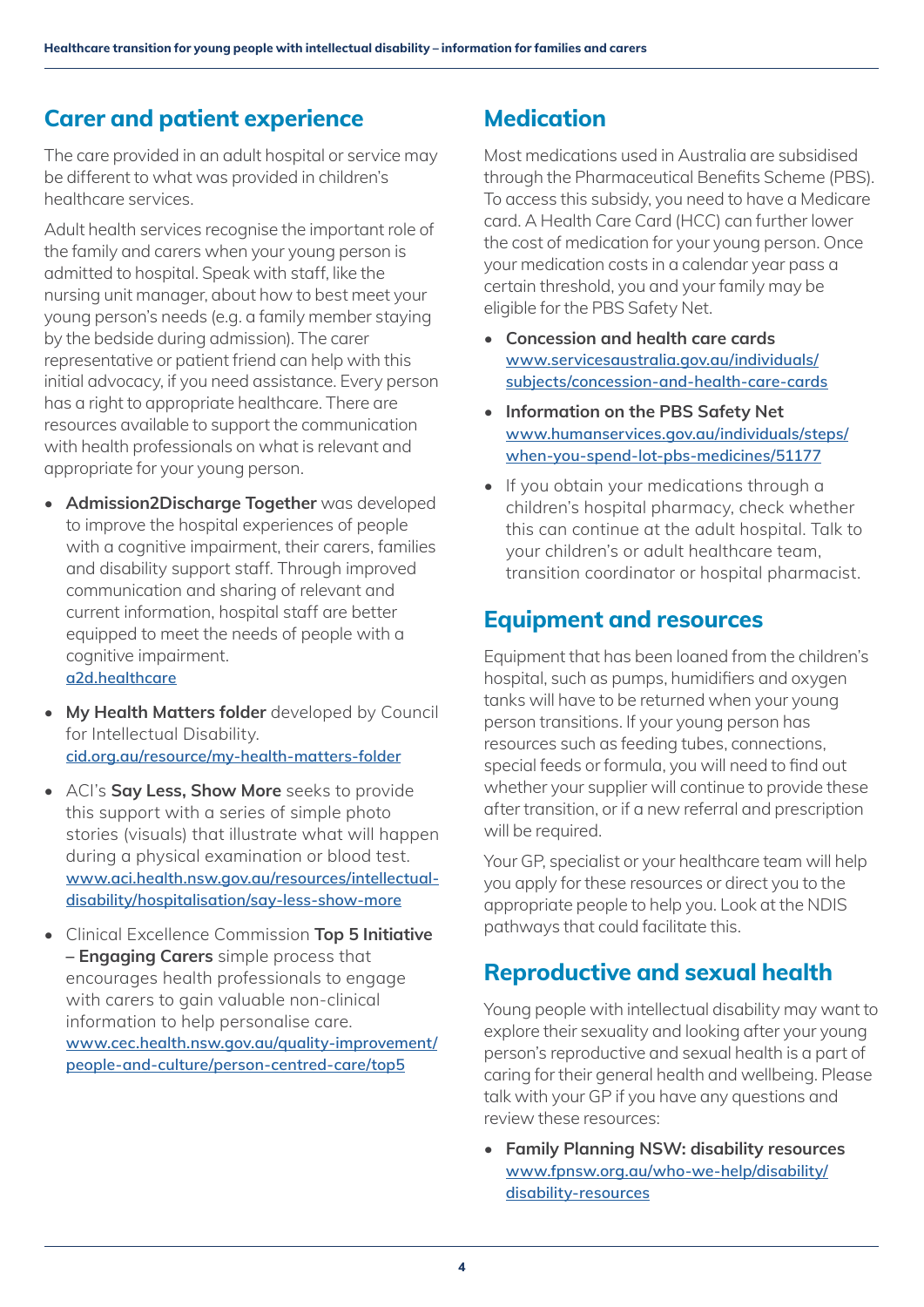# <span id="page-4-0"></span>**Decision-making**

After the age of 18, NSW law assumes your young person has the capacity to make decisions. Your young person may be able to be supported to make some decisions about their finances, health and life choices. Their wishes guide this process.

If your young person has decision-making ability, they can and should continue to make decisions. They can appoint an enduring guardian (for medical, health and lifestyle decisions) or a power of attorney (for property and financial matters) to manage their affairs while they are alive (e.g. in case of illness or travel). This can be revoked at any time as long as they have capacity.

If your young person is not able to make important life decisions even with support, then it may be appropriate for other people who have a close and trusted relationship to make these decisions, that is, a 'person responsible'.

A person responsible can be a family member, friend or neighbour, however it is important to note that anyone who is paid to provide support services is ineligible.

Sometimes a formal process is necessary where the Guardianship Division of the NSW Civil and Administrative Tribunal can appoint a guardian for medical, health and lifestyle decisions or a financial manager for financial affairs. This may be needed if there is disagreement, or if the young person has no one able to act as a person responsible.

Please contact the resources listed below to guide your individual situation.

- **• Aboriginal Legal Services NSW/ACT www.alsnswact.org.au**
- Dept of Communities and Justice: **Capacity Toolkit**. Information for government and community workers, professionals, families and carers in NSW **[www.justice.nsw.gov.au/diversityservices/Pages/](www.justice.nsw.gov.au/diversityservices/Pages/divserv/ds_capacity_tool/ds_capacity_tool.aspx) [divserv/ds\\_capacity\\_tool/ds\\_capacity\\_tool.aspx](www.justice.nsw.gov.au/diversityservices/Pages/divserv/ds_capacity_tool/ds_capacity_tool.aspx)**
- **• Guardianship Division NSW Civil and Administrative Tribunal www.ncat.nsw.gov.au/Pages/guardianship/ guardianship.aspx**
- **• LawAccess NSW** gives information about the law and legal issues. It provides legal advice over the phone and links to relevant services **Tel: 1300 888 529** | **<www.lawaccess.nsw.gov.au>**
- **• Legal Aid NSW www.legalaid.nsw.gov.au**
- **• NSW Public Guardian www.publicguardian.justice.nsw.gov.au**
- **• NSW Trustee and Guardian www.tag.nsw.gov.au**
- **• Planning Ahead Tools** is a NSW government website with information about organising a will, power of attorney, enduring guardianship or advance care planning **<www.planningaheadtools.com.au>**
- **• Youth Law Australia** is a community legal service that provides free, confidential legal information and help for young people under 25 **Tel: 02 9385 9588** | **<yla.org.au>**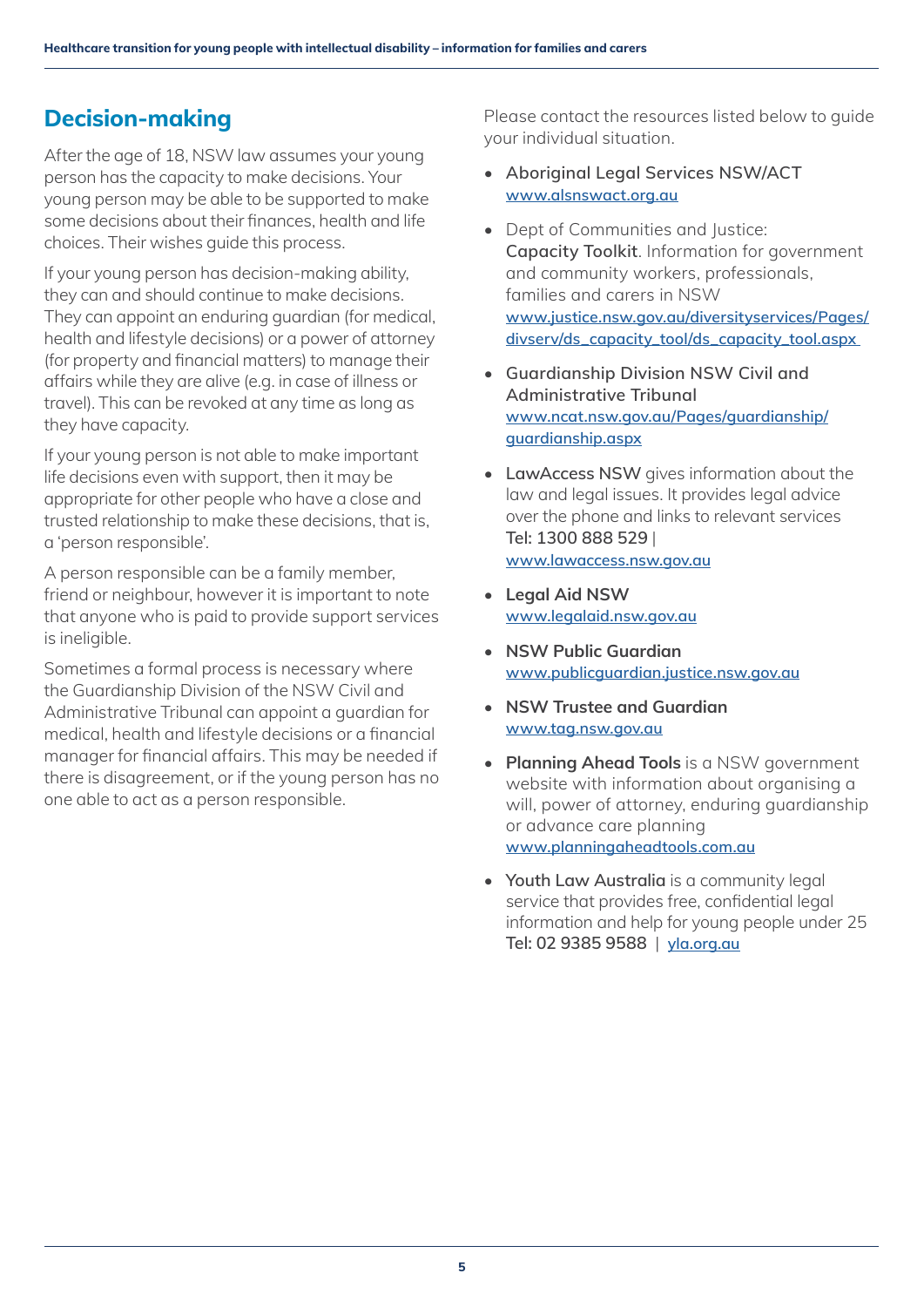# <span id="page-5-0"></span>**Government services**

## **MyGov**

**MyGov** is a way to access Australian government services online and all in one place. **Tel: 132 307** | **<my.gov.au>**

Some of the government services include:

- Medicare
- Child Support
- Australian Tax Office
- Centrelink
- Australian JobSearch
- My Health Record
- National Disability Insurance Scheme

## **Australian Department of Human Services (Centrelink)**

Centrelink offers a range of payments to support Australian residents. **Payment and Service Finder** on the website can help determine what your young person is eligible for. There is also an Essential Medical Equipment payment available. **[www.servicesaustralia.gov.au/individuals/topics/](https://www.servicesaustralia.gov.au/individuals/topics/payment-and-service-finder/28656) [payment-and-service-finder/28656](https://www.servicesaustralia.gov.au/individuals/topics/payment-and-service-finder/28656)**

- Disabilities and Carers Line | **Tel: 132 717**
- Youth and Students Line | **Tel: 132 490**
- Multilingual support | **Tel: 131 202**

## **Australian Taxation Office**

The **Australian Taxation Office: People with a disability** provides support services to help people with disability and there may be tax and superannuation concessions and exemptions available. A bank account and tax file number are needed if your young person receives income (including Centrelink).

**<www.ato.gov.au/Individuals/People-with-disability>**

## **National Disability Insurance Scheme**

The National Disability Insurance Scheme (NDIS) provides support to eligible people with intellectual, physical, sensory, cognitive and psychosocial disability. Early intervention supports can also be provided for eligible people with disability or children with developmental delay. The NDIS can provide all people with disability with information and connections to services in their communities

such as doctors, sporting clubs, support groups, libraries and schools, as well as information about what support is provided by each state and territory government. **<www.ndis.gov.au>**

## **Enrolling to vote**

It is compulsory in Australia for all Australian citizens over the age of 18 to enrol and vote in Federal elections and referendums.

Everyone has a right to vote. Some people may need additional support to enrol and vote. The Australian Electoral Commission provides a range of **Easy read guides** for people who have difficulty reading and understanding written information. If your young person cannot understand the voting process, you can request that they be exempt from enrolling and voting.

**[www.aec.gov.au/About\\_AEC/Publications/easy-read](www.aec.gov.au/About_AEC/Publications/easy-read
)**

To do this, complete an **Objection claim that an elector should not be enrolled form** and get your GP to sign the form and return it to the Australian Electoral Commission.

**[www.aec.gov.au/Enrolling\\_to\\_vote/pdf/forms/](www.aec.gov.au/Enrolling_to_vote/pdf/forms/objection/er005aw.pdf) [objection/er005aw.pdf](www.aec.gov.au/Enrolling_to_vote/pdf/forms/objection/er005aw.pdf)** 

## **Photo ID card**

There may be times when your young person needs to present proof of their identity. The **NSW Photo Card** provides photo identification for people who do not hold a current NSW driver licence or other form of photo identification. You can use it to open bank accounts or enter licensed premises. This card is available free of charge for young people who have a current Pensioner Concession Card issued by Centrelink (e.g. Disability Support Pension). **[www.rms.nsw.gov.au/roads/licence/nsw-photo](www.rms.nsw.gov.au/roads/licence/nsw-photo-card.html)[card.html](www.rms.nsw.gov.au/roads/licence/nsw-photo-card.html)** 

## **NSW Companion Card**

The **NSW Companion Card** program is for people with significant and permanent disability who have a lifelong need for a high level of care to participate in community events and activities. This card allows a person's carer free entry into participating venues and events.

**[www.companioncard.nsw.gov.au](www.companioncard.nsw.gov.au
)**